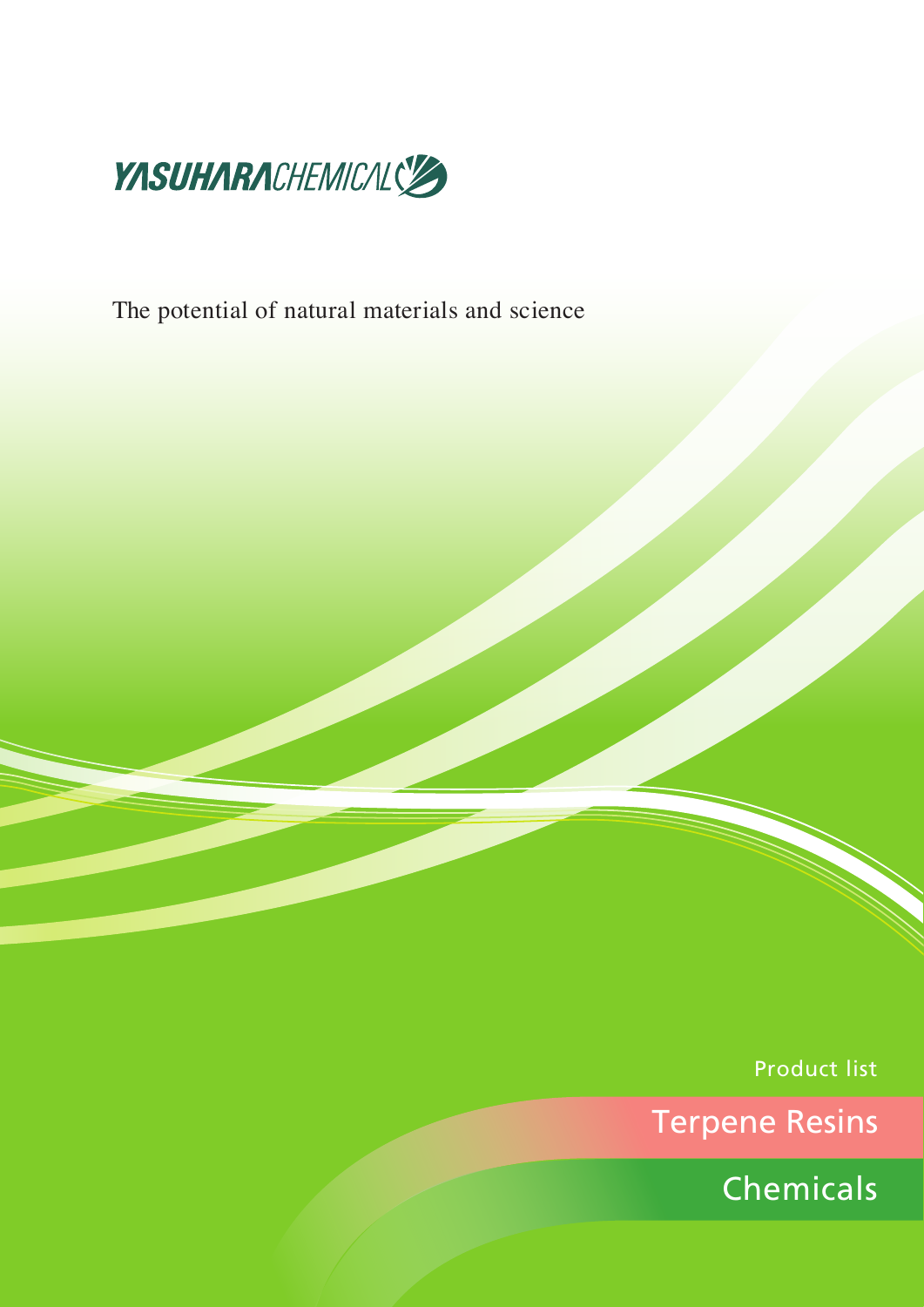# **<Terpene Resins>**<br>■Terpene Resin

| <b>Name of Products</b> | Appearance                   | Softening Point (°C) | Color     | <b>CAS RN</b>              | Packing       |  |  |
|-------------------------|------------------------------|----------------------|-----------|----------------------------|---------------|--|--|
| YS RESIN PX             |                              |                      |           |                            |               |  |  |
| YS RESIN PX1250         | Bead                         | $125 + 5$            | GS 5 max. | $88992 - 81 - 8$ and other | 20kgs Bag     |  |  |
| YS RESIN PX1150         | Bead                         | $115 + 5$            | GS 5 max. | 88992-81-8 and other       | 20kgs Bag     |  |  |
| YS RESIN PX1000         | Bead                         | $100 + 5$            | GS 5 max. | 88992-81-8 and other       | 20kgs Bag     |  |  |
| YS RESIN PX800          | Bead or Block                | $80 \pm 5$           | GS 5 max. | 88992-81-8 and other       | 20kgs Bag     |  |  |
| YS RESIN PXN            |                              |                      |           |                            |               |  |  |
| YS RESIN PX1150N        | Bead                         | $115 + 5$            | GS 5 max. | $31393 - 98 - 3$ and other | 20kgs Bag     |  |  |
| YS RESIN PX300N         | Viscosity pale yellow liquid | $30 \pm 5$           | GS 5 max. | $31393 - 98 - 3$ and other | 15kgs Tin Can |  |  |

#### Aromatic Modified Terpene Resin

| <b>Name of Products</b> | Appearance    | Softening Point (°C) | Color                                   | <b>CAS RN</b>              | Packing    |
|-------------------------|---------------|----------------------|-----------------------------------------|----------------------------|------------|
| <b>YS RESIN TO</b>      |               |                      |                                         |                            |            |
| YS RESIN TO125          | Bead          | $125 + 5$            | GS 2 max.                               | 64536-06-7                 | 20 kgs Bag |
| YS RESIN TO115          | Bead          | $115 + 5$            | GS 2 max.                               | $64536 - 06 - 7$ and other | 20kgs Bag  |
| YS RESIN TO105          | Bead          | $105 + 5$            | GS 2 max.                               | 64536-06-7 and other       | 20kgs Bag  |
| <b>YS RESIN TO85</b>    | Bead or Block | $85 \pm 5$           | GS 2 max.<br>$64536 - 06 - 7$ and other |                            | 20kgs Bag  |

# Terpene Phenolic Resin

| <b>Name of Products</b> | Appearance    | Softening Point (°C) | Color      | <b>CAS RN</b>              | Packing   |  |  |
|-------------------------|---------------|----------------------|------------|----------------------------|-----------|--|--|
| <b>YS POLYSTER U</b>    |               |                      |            |                            |           |  |  |
| YS POLYSTER U130        | Bead          | $130 + 5$            | GS 7 max.  | 25359-84-6 and other       | 20kgs Bag |  |  |
| <b>YS POLYSTER U115</b> | Bead          | $115 + 5$            | GS 7 max.  | 25359-84-6 and other       | 20kgs Bag |  |  |
| <b>YS POLYSTER T</b>    |               |                      |            |                            |           |  |  |
| YS POLYSTER T160        | Bead          | $160 + 5$            | GS 7 max.  | $25359 - 84 - 6$           | 20kgs Bag |  |  |
| <b>YS POLYSTER T145</b> | Bead          | $145 + 5$            | GS 7 max.  | 25359-84-6 and other       | 20kgs Bag |  |  |
| <b>YS POLYSTER T130</b> | Bead          | $130 + 5$            | GS 7 max.  | 25359-84-6 and other       | 20kgs Bag |  |  |
| <b>YS POLYSTER T115</b> | Bead          | $115 + 5$            | GS 7 max.  | 25359-84-6 and other       | 20kgs Bag |  |  |
| YS POLYSTER T100        | Bead          | $100 + 5$            | GS 12 max. | 25359-84-6 and other       | 20kgs Bag |  |  |
| <b>YS POLYSTER T80</b>  | Bead or Block | $80 \pm 5$           | GS 12 max. | 25359-84-6 and other       | 20kgs Bag |  |  |
| <b>YS POLYSTER S</b>    |               |                      |            |                            |           |  |  |
| <b>YS POLYSTER S145</b> | Bead          | $145 + 5$            | GS 7 max.  | $25359 - 84 - 6$ and other | 20kgs Bag |  |  |
| <b>YS POLYSTER G</b>    |               |                      |            |                            |           |  |  |
| <b>YS POLYSTER G150</b> | Bead          | $150 + 5$            | GS 7 max.  | 25359-84-6 and other       | 20kgs Bag |  |  |
| <b>YS POLYSTER G125</b> | Bead          | $125 + 5$            | GS 7 max.  | $25359 - 84 - 6$ and other | 20kgs Bag |  |  |
| <b>YS POLYSTER N</b>    |               |                      |            |                            |           |  |  |
| <b>YS POLYSTER N125</b> | Bead          | $125 + 5$            | GS 7 max.  | 25359-84-6 and other       | 20kgs Bag |  |  |
| <b>YS POLYSTER K</b>    |               |                      |            |                            |           |  |  |
| <b>YS POLYSTER K125</b> | Bead          | $125 + 5$            | GS 7 max.  | 25359-84-6 and other       | 20kgs Bag |  |  |
| <b>YS POLYSTER TH</b>   |               |                      |            |                            |           |  |  |
| YS POLYSTER TH130       | Flake         | $130 + 5$            | GS 2 max.  | 25359-84-6 and other       | 20kgs Bag |  |  |

**YASUHARACHEMICALS**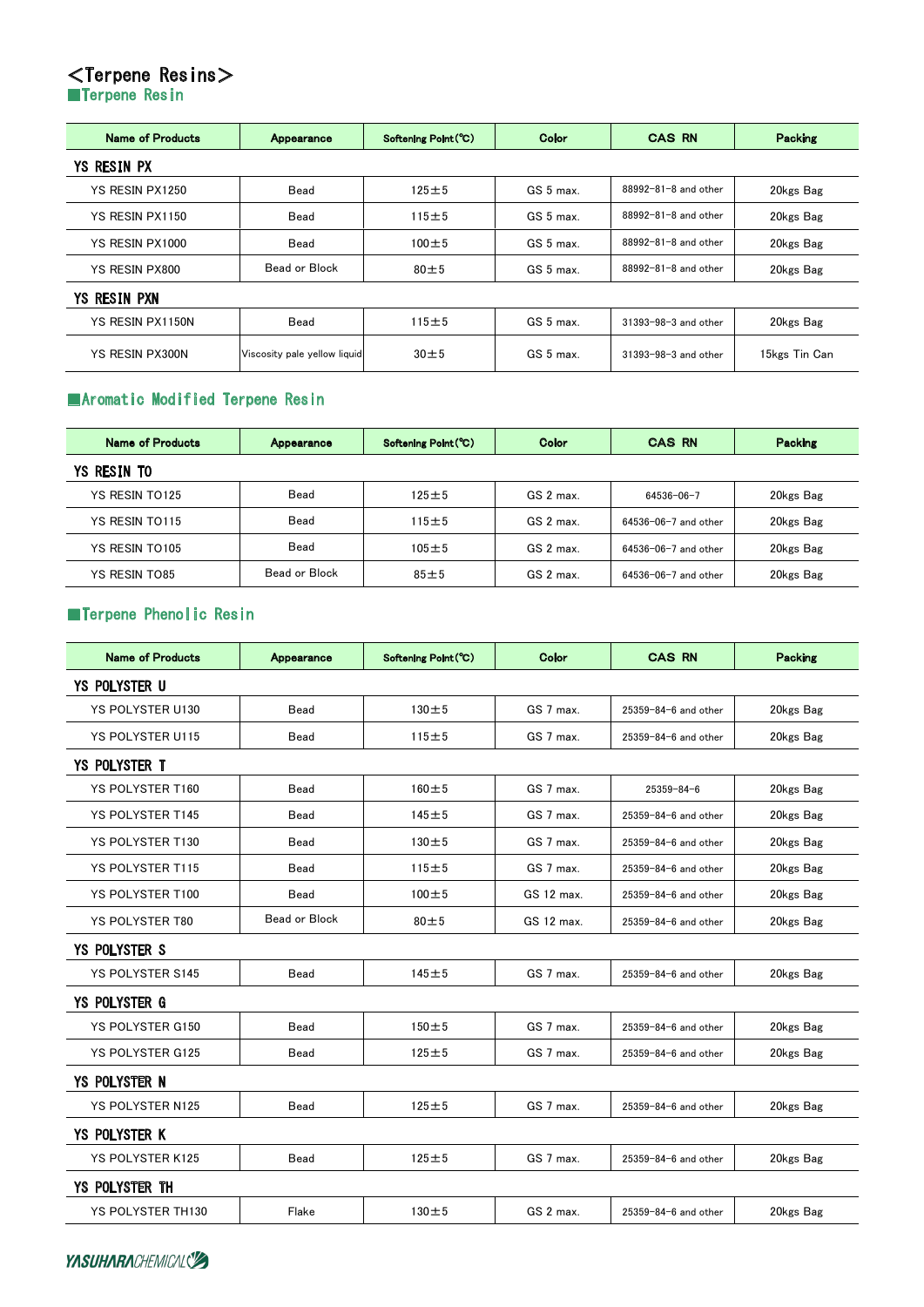# Styrene Resin

| <b>Name of Products</b> | Appearance | Color<br>Softening Point (°C) |               | <b>CAS RN</b>   | <b>Packing</b> |
|-------------------------|------------|-------------------------------|---------------|-----------------|----------------|
| <b>YS RESIN SX</b>      |            |                               |               |                 |                |
| YS RESIN SX100          | Bead       | $100\pm5$                     | APHA 100 max. | $9003 - 53 - 6$ | 20kgs Bag      |

#### Hydrogenated Terpene Phenolic Resin

| <b>Name of Products</b> | Appearance |       | Color     | <b>CAS RN</b>                   | <b>Packing</b> |
|-------------------------|------------|-------|-----------|---------------------------------|----------------|
| YS POLYSTER UH          |            |       |           |                                 |                |
| YS POLYSTER UH115       | Flake      | 115土5 | GS 2 max. | $1254557 - 84 - 0$<br>and other | 20kgs Bag      |

### $<$ Chemicals $>$ Solvents, Fragrance Ingredients

| Name of Products  | <b>Composition</b>       | Appearance                                 | <b>Specific Gravity</b> | <b>CAS RN</b>               | Packing                         |
|-------------------|--------------------------|--------------------------------------------|-------------------------|-----------------------------|---------------------------------|
| Gum Turpentine N  | $\alpha$ -Pinene 85% min | Clear transparent liquid                   | $0.855 - 0.870$         | $80 - 56 - 8$               | 170kgs D/M<br>15kgs Tin Can     |
| $\alpha$ -Pinene  | $\alpha$ -Pinene 95% min | Clear transparent liquid                   | $0.855 - 0.870$         | $80 - 56 - 8$               | 170kgs D/M<br>15kgs Tin Can     |
| $\beta$ -Pinene   | $\beta$ -Pinene 95% min  | Clear transparent liquid                   | $0.865 - 0.873$         | $127 - 91 - 3$              | 170kgs D/M<br>15kgs Tin Can     |
| Myrcene           | Myrcene 74%min           | Pale yellow transparent liquid             | $0.795 - 0.805$         | $123 - 35 - 3$              | 160kgs D/M<br>14kgs Tin Can     |
| D-Limonene        | d-Limonene 90%min        | Clear or<br>Pale yellow transparent liquid | $0.839 - 0.849$         | $5989 - 27 - 5$             | 170kgs D/M<br>15kgs Tin Can     |
| Terpinolene       | Terpinolene 88%min       | Clear or<br>Pale yellow transparent liquid | $0.855 - 0.865$         | $586 - 62 - 9$              | 170kgs D/M<br>15kgs Tin Can     |
| Dihydro Terpineol | Menthanol 97%min         | Clear or<br>Pale yellow transparent liquid | $0.904 - 0.914$         | $498 - 81 - 7$<br>and other | 180kgs D/M<br>15kgs Tin Can     |
| Terpineol         | Terpineol 95%min         | Clear or<br>Pale yellow transparent liquid | $0.925 - 0.950$         | $8000 - 41 - 7$             | 190 $k$ gs D/M<br>15kgs Tin Can |

#### Low Molecular Weight Polyethylene Waxes

| <b>Name of Products</b> | Composition      | Appearance          | Melting Point(°C) | <b>Viscosity</b><br>(mPa·s/125°C) | <b>CAS RN</b>   | Packing   |
|-------------------------|------------------|---------------------|-------------------|-----------------------------------|-----------------|-----------|
| Neowax                  | Polvethylene wax | Milky gray, Granule | 100-120           | 500 max.                          | $9002 - 88 - 4$ | 20kgs Bag |